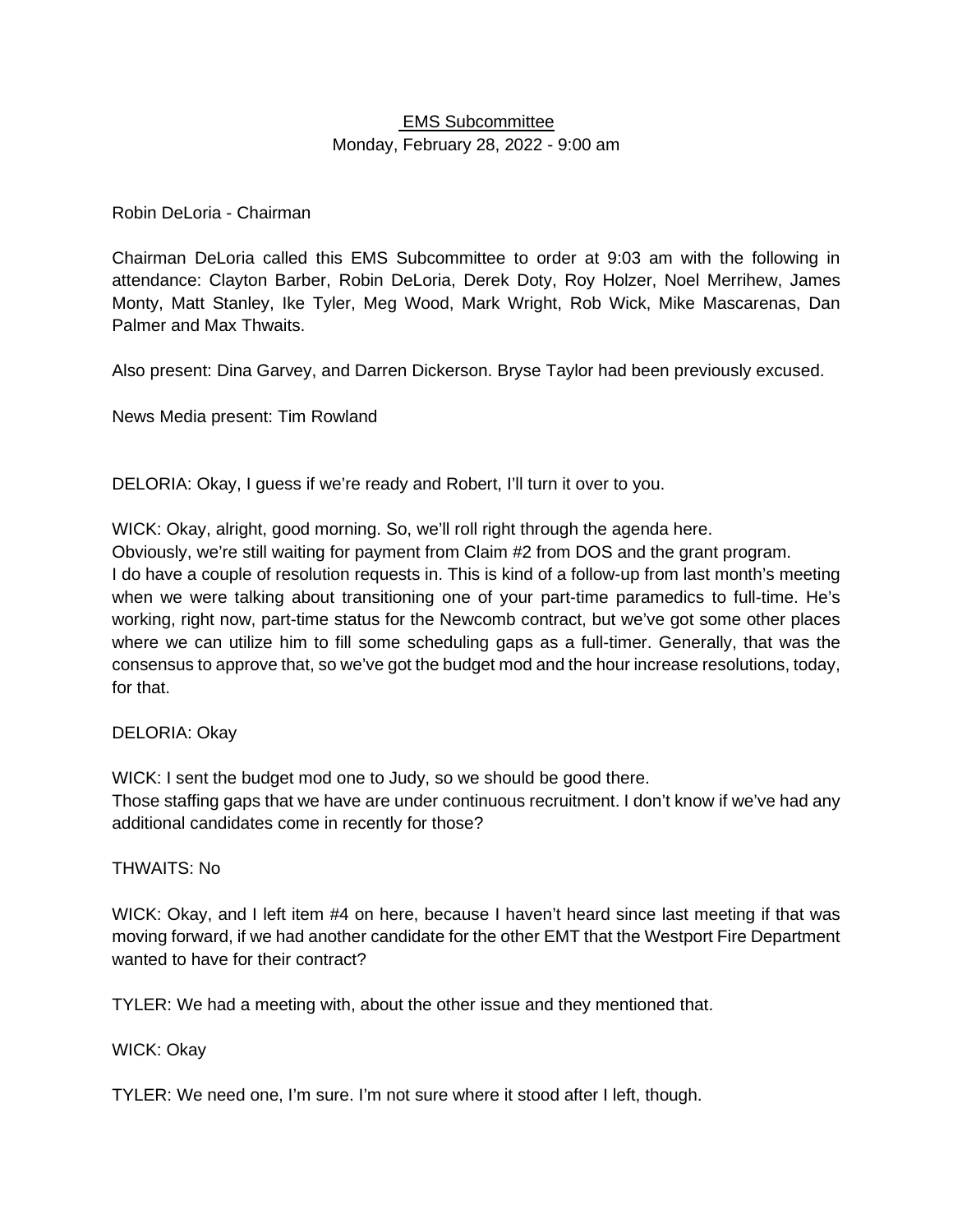THWAITS: They haven't specified what they wanted, yet. Last I knew, if they wanted nights, weekends, days.

TYLER: Well, right now I guess all they have is Monday through Fridays, right, days?

## THWAITS: Yes

TYLER: So, I am assuming it's going to be a night thing, but I'm not sure. Bryse and them, I left and Bryse was still talking with them after I left.

THWAITS: Yeah and they haven't specified yet, what they want.

## TYLER: Okay

WICK: So, I guess until we get a formal request letter, you know, we just kind of keep that on the agenda and follow up.

I haven't heard if there are any other EMT, AEMT course scheduled for this year, yet.

THWAITS: I haven't either.

WICK: Okay, so the scheduling software that I believe from Personnel, just started to get setup for some of the training introductions to that, so we'll see shortly if the Munis model that the County is buying is going to work for Bryse and EMS to be able to support all of the very rapid schedule changes that they need and that flexibility. So, hopefully that will work out and we won't have to buy another product, but we haven't had a chance to really get into that.

So, a note that I got from Bryse last week so that he had met with Westport and I guess, they were not wanting to move forward with the centralized billing right now.

TYLER: Yeah

WICK: So, I mean, okay. we'll keep on that I guess and see if we can make some movement there.

And also the other item that he had brought up last month, the Community Paramedicine. So, I really I took a lot of his notes that he provided in email and placed them right here and actually, I'm glad I did that, because he's not here to speak to it. So, what we have here, written in the agenda is the information that we have updated on that right now. Basically, he's trying to coordinate a lot of the stuff in the background. So, hopefully Cambridge Valley is a no cost, kind of collaborator with that and there's a couple of other companies that provide some of those same services. Looking to see what those cost and the cost structure will be. Also, working with Etown Hospital to see if they can kind of cooperative with that program. And as always, there seems to be that there's going to be some political things going on at the State to see if this is going to even allow this initiative to move forward. So, in that regard it's probably TBD, until we know what the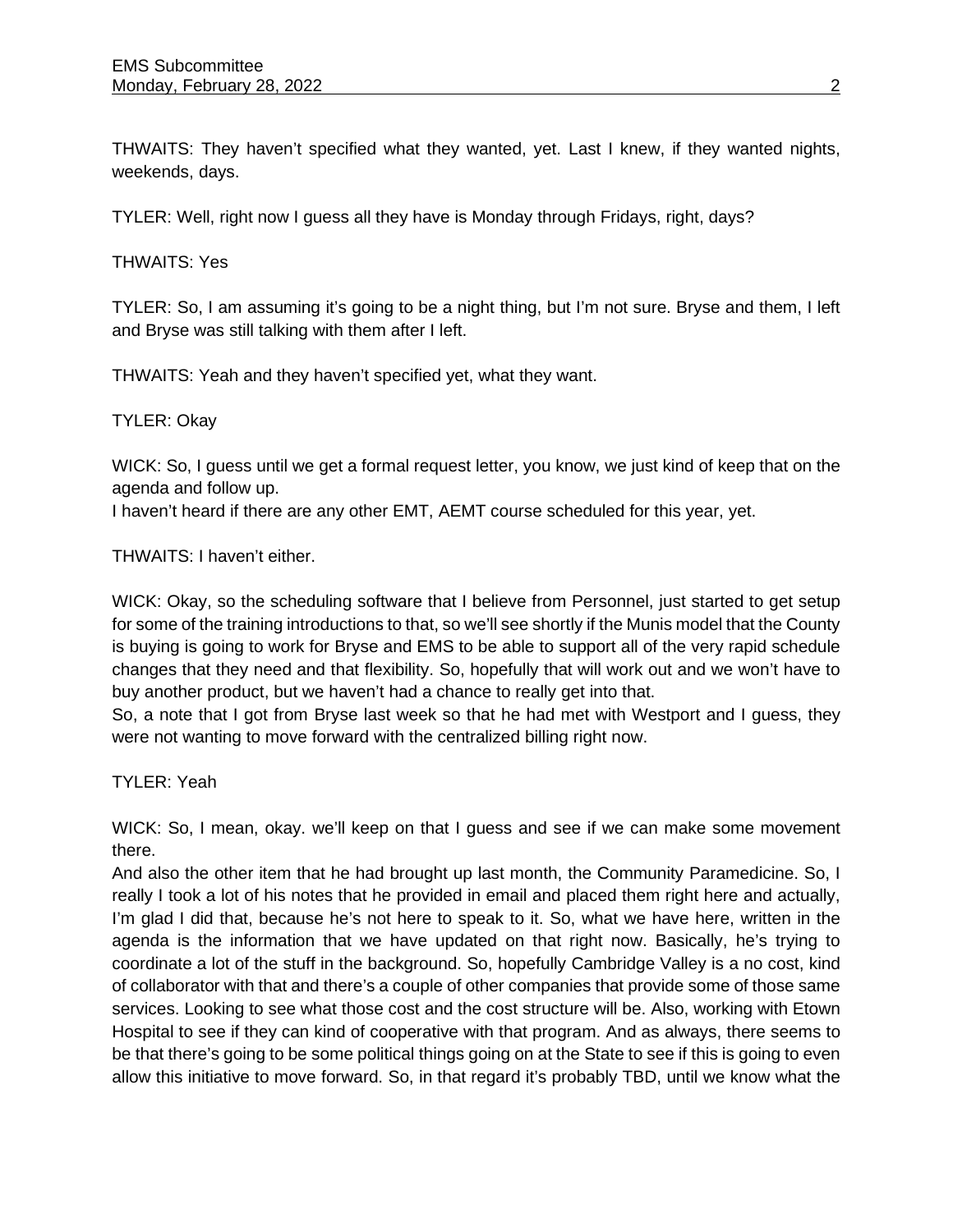State's going to do on that. But, with all the other footwork in the background it is hopefully something that will work out and save some time and money.

Other than that, let's see if there were anything major that we needed to go over. Just a brief note, there are a couple of updates that I had from the end of year report. Our contract revenue; we did get a little bit more that came in, some later payments, so that pumped up a little bit to \$232,368.00 and we've started to get some revenues coming in, already from that.

Medicare billings, so far for the year, which would be the end of 2021, I should correct is \$2,700.00 and I think that was lower than we anticipated, because we had a lot of our medics that were helping a lot of the other agencies. So, they were doing a lot less direct responses that would provide direct billings from the County.

We still have, again, some scheduling gaps. Working to get those backfilled and further in the back, the document that I've got the January performance metrics loaded in there.

Unless there are some other questions, there was not a whole lot of other information to present this month.

DELORIA: Do we know why Westport would push back on the medical billing? Is it just not setup appropriate for them?

WICK: I have no idea. If I had to guess, I would think that perhaps the process of going through it might have been a little bit daunting.

TYLER: That was it. That was a major part of it.

DELORIA: So, it needs to simplified. It could be daunting for many, you know, if they're not tech savvy.

WICK: Yeah and then the administrative parts of it, like we talked about last month, can be a little overwhelming and probably cause a little bit of resistance when it appears that you've got somebody else that's going to be running your program, although it's really kind on intended to just cover a lot of legalities and liabilities and effectively is a pass through.

DELORIA: Yup

WICK: Hopefully, we can come to terms with that and provide a solution that will work out for them.

DELORIA: I would think, yes, because it's really free money. If you don't bill these insurance companies for the ambulance trip, you know, explain to me why you would want to say no to that? No matter who does that, whether the County does it or they do it. It's a no-brainer, it's revenue. Keeps the tax levy down, you should push back on that.

TYLER: I already did.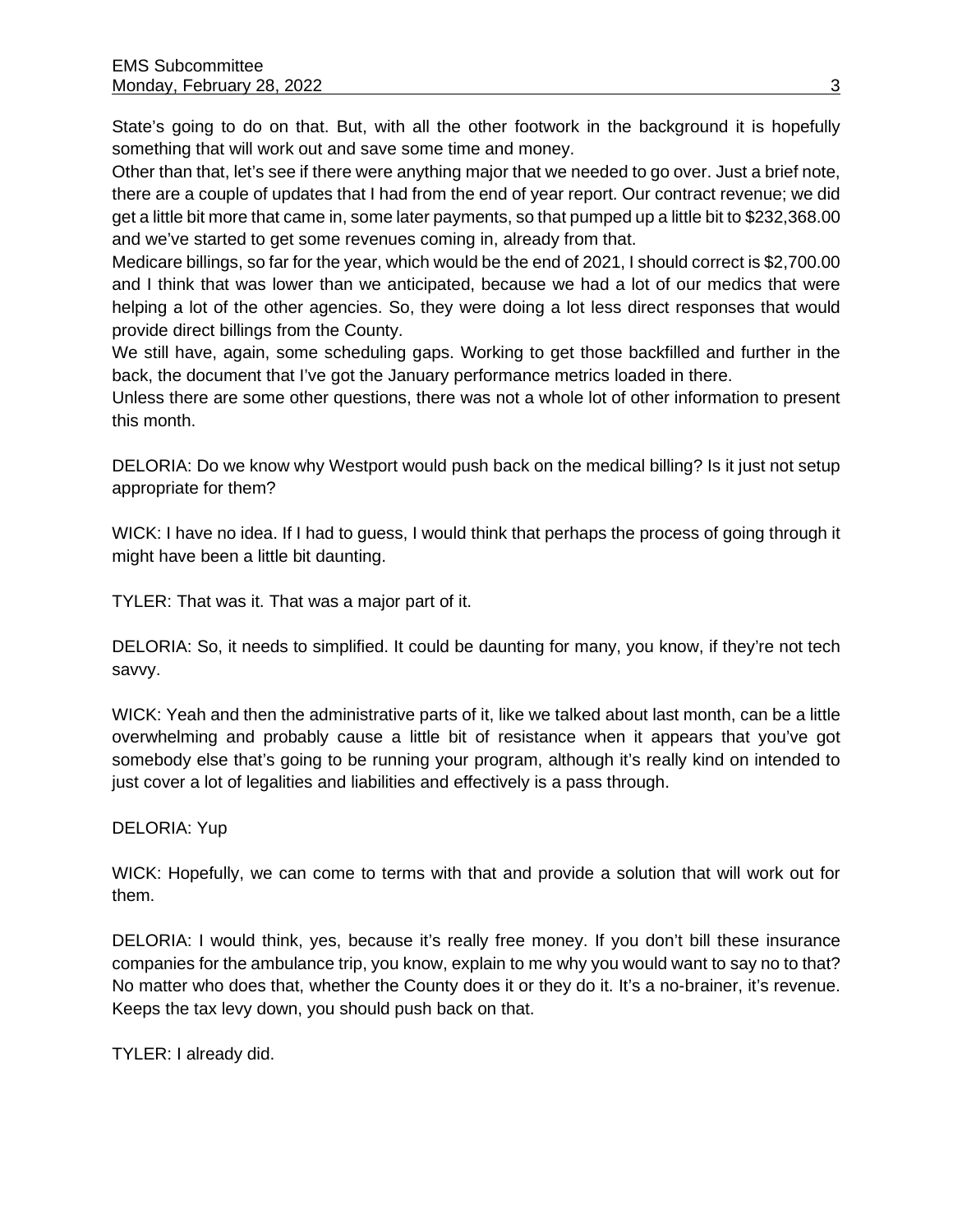DELORIA: Well, maybe we can push back on it. You know, have we ever discussed bringing in the people that need more information regarding this whole process, to sit them down and discuss it with them? Have you done that on your own? THWAITS: Bryse did.

DELORIA: Yeah

THWAITS: It's a lot of work for a volunteer. It's a lot of work to ask somebody to do that that isn't getting paid. So, unless you're paying somebody to do the billing then it's a lot of work for a volunteer.

DELORIA: Right, right and I think that was where the County was headed with that, weren't they?

MASCARENAS: So, what is the difference, Max? My understanding is, they get to the hospital, they do a transport, what's the difference when a volunteer does that in terms of billing versus non-billing? There's still certain amount of information that has to be filled out off that patient, correct?

THWAITS: There is, but there's a lot of follow-up if you get paid, you didn't get paid, you've got to call the billing company. There's a lot of work involved. When I managed AuSable, I had one fulltime person that just did billing and it's a lot of work to ask a volunteer to do.

TYLER: On top of that, the process of changing over. There was three people at that meeting I went to and just like any other organization, there's only a couple of people that do anything and they just don't have time to do all that.

DELORIA: You're saying volunteers, but what about the paid staff? They get paid.

THWAITS: Westport doesn't have any.

DELORIA: Okay, they don't have any currently?

THWAITS: The only paid staff they have is ours.

DELORIA: Work in process.

DOTY: So, is there revenue being lost then?

MASCARENAS: Not necessarily for us. Westport is going to reimburse us down the road for whatever individuals we provide them. So, for the new Board Members here, we're probably talking a different language right now, but the way it's setup is, we're really a staffing agency for all those programs that need support. So, if you fall short and need help, we try and find a trained individual, you contract with the County, we provide you with those individuals, so you don't drop calls and those type of things.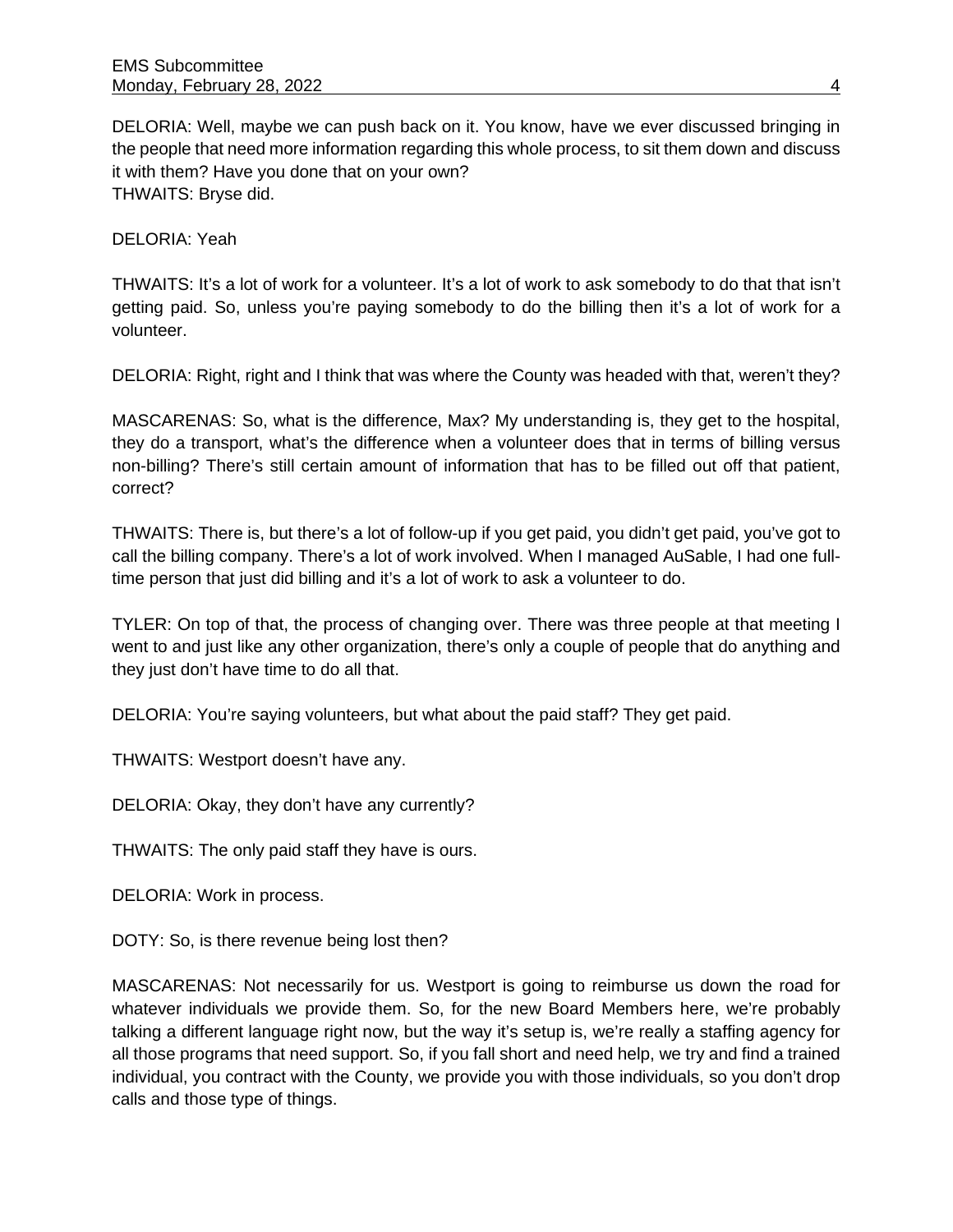DOTY: Hence, centralized billing.

MASCARENAS: Yeah, the first year's free, but then after that, the locality, either the town or the agency will reimburse us the cost of that individual, hour for hour and we'll pick up the benefit rate for those people. So, in terms of the County, Westport's going to pay us for those individuals we hire long term. They're just going to lose the ability to recoup any revenue for their costs.

DOTY: I get it.

HOLZER: What is Westport's call volume?

MASCARENAS: I don't know, I was going to ask Rob that. I know he's provided that a bunch of times.

HOLZER: Because, Wilmington for example, we do the billing because of Whiteface Mountain Ski Center and all the tourists, but if we have local residents that don't have the means to pay it, it's just pretty much written off after a couple of times.

WICK: So, like last month they had 20 runs.

HOLZER: Okay

TYLER: It's a lot easier, I think, for the few people that are involved with that to just do a budget and give it to the Town and that's done.

MASCARENAS: Sure

HOLZER: Yeah, I agree.

MASCARENAS: Understood.

DOTY: It would depend on your number of calls.

MASCARENAS: Some communities have been able to sustain their program by going to billing. I know, Willsboro, I think Shaun's here.

PALMER: I don't see him.

MASCARENAS: I can tell you Willsboro, when they initially had to go to paid staff, their levy was really high, once they started billing they recognized, they experienced a greater level of revenue than what they ever thought was out there and were able to reduce that levy pretty significantly.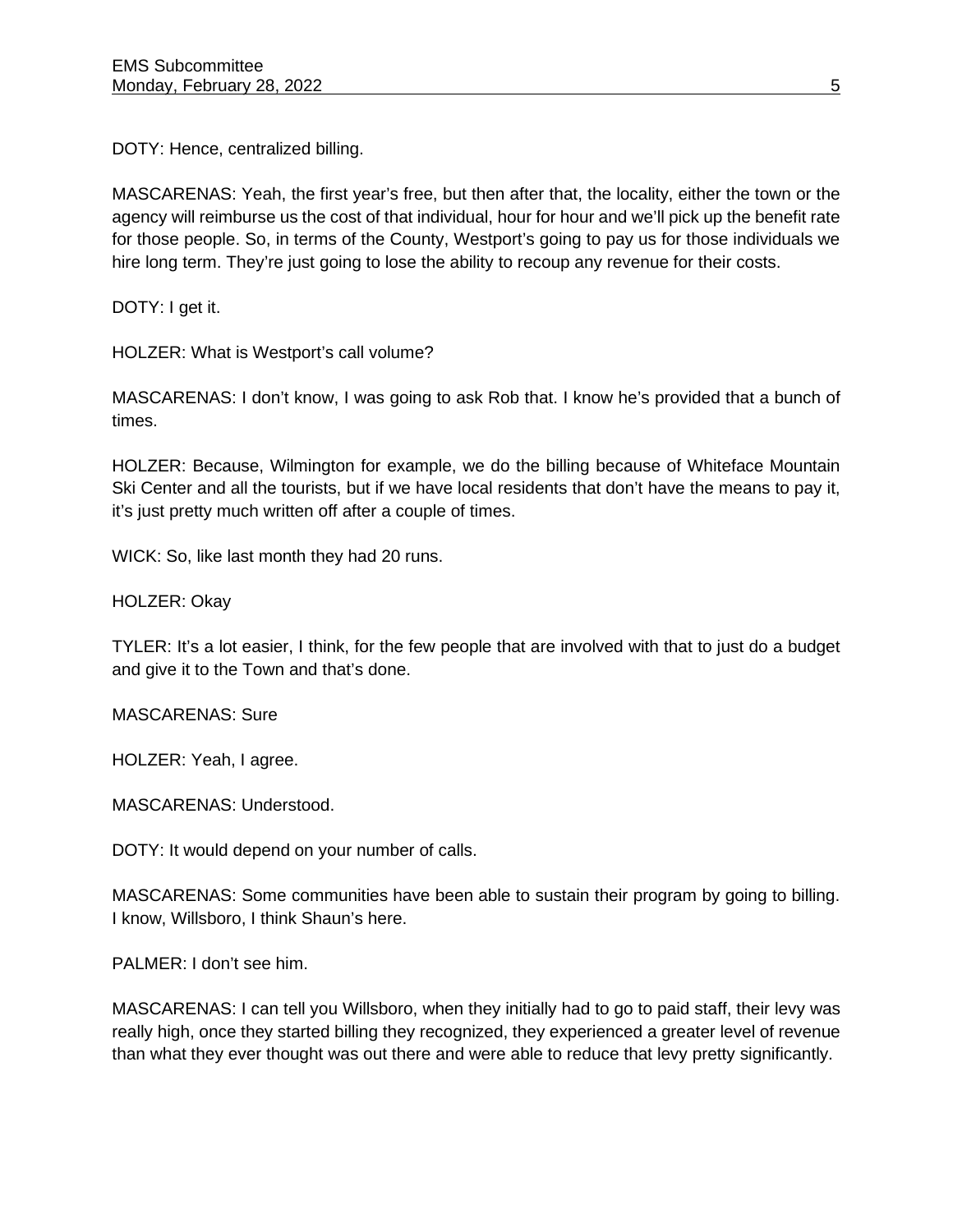DELORIA: I think that's the carrot that we can hang out once we have a database of how it's been working for the other towns.

TYLER: I think Willsboro's calls are a lot greater than Westport, especially with the home out there.

MASCARENAS: And the summer, especially.

TYLER: Well, the home out there, too.

MONTY: About the same as Elizabethtown-Lewis, yet their levy's half of what we're levied.

MASCARENAS: With the same call volume?

MONTY: With the same call volume.

HOLZER: Paid staff or volunteers?

MONTY: Yes

DELORIA: Do they do the medical billing?

MONTY: Well, once I complained at them enough they started doing it, two years ago.

DELOIRA: And the reason that you complained is that you weren't going to give them the money, if they were throwing money away? You just reduced the contract amount?

MONTY: I would rather not say my opinion on it.

DELORIA: What's next, Rob?

MONTY: When they took that paid staff from the County, right, there was a contracted issued between the communities and the County? Is that normally what happens?

PALMER: Yeah

MONTY: Well, when did they place the one in Etown/Lewis?

WICK: Let me see when they got deployed.

MONTY: Because, I've never the seen the contract, so, Noel saw it, Noel signed it. So, I guess he's paying the whole shot, because I've never seen the contract.

WICK: 03/21, so it was March of last year that that contract began.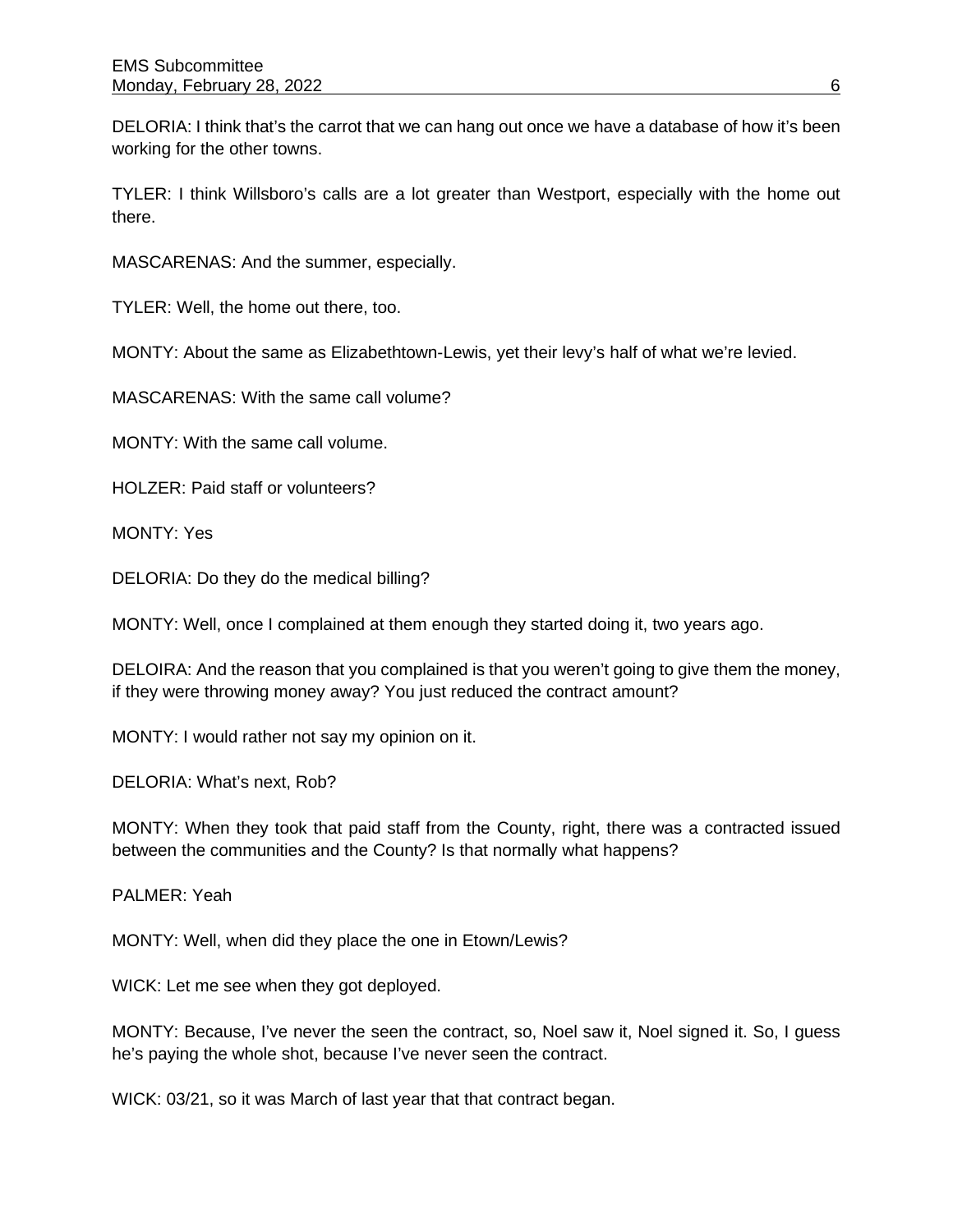## MERRIHEW: Yeah

MONTY: The Town of Lewis has never seen that contract.

WICK: Well, we have a copy that we can forward up to you.

MONTY: You know, I would have liked it before I signed it, so I don't care now, because Noel is going to pay for it.

TYLER: Prefect

MONTY: He signed it.

DELORIA: Okay, so medical billing will always be on this agenda, as far as I'm concerned, because I really think it's something that's important and it takes time to bring people on board. We can survive financially, you know, everybody, until we get it fixed, but it's important.

#### WICK: Yup

The other thing that I would add, that I didn't put on here, just anecdotally, we have a couple of bids out there for some of the communities for some of those AED monitors and also have to circle back with Dan on the amendment for the Wilmington agreement, so we can get you reimbursed for those AEDs, as well.

HOLZER: Okay, we had them bill the County directly. So, that's in the pipe works, as far as getting paid, right?

WICK: Right

HOLZER: Okay

WICK: I have to get that amendment and we should be good.

HOLZER: Now, we're fine waiting, but that vendor should probably be taken care of.

WICK: Sure

HOLZER: Thank you Rob.

DELORIA: Speaking of AEDs, are municipalities required to have one in central offices, hanging on that wall? Is that State contract?

MONTY: Yeah, I bought some for our town with State contract.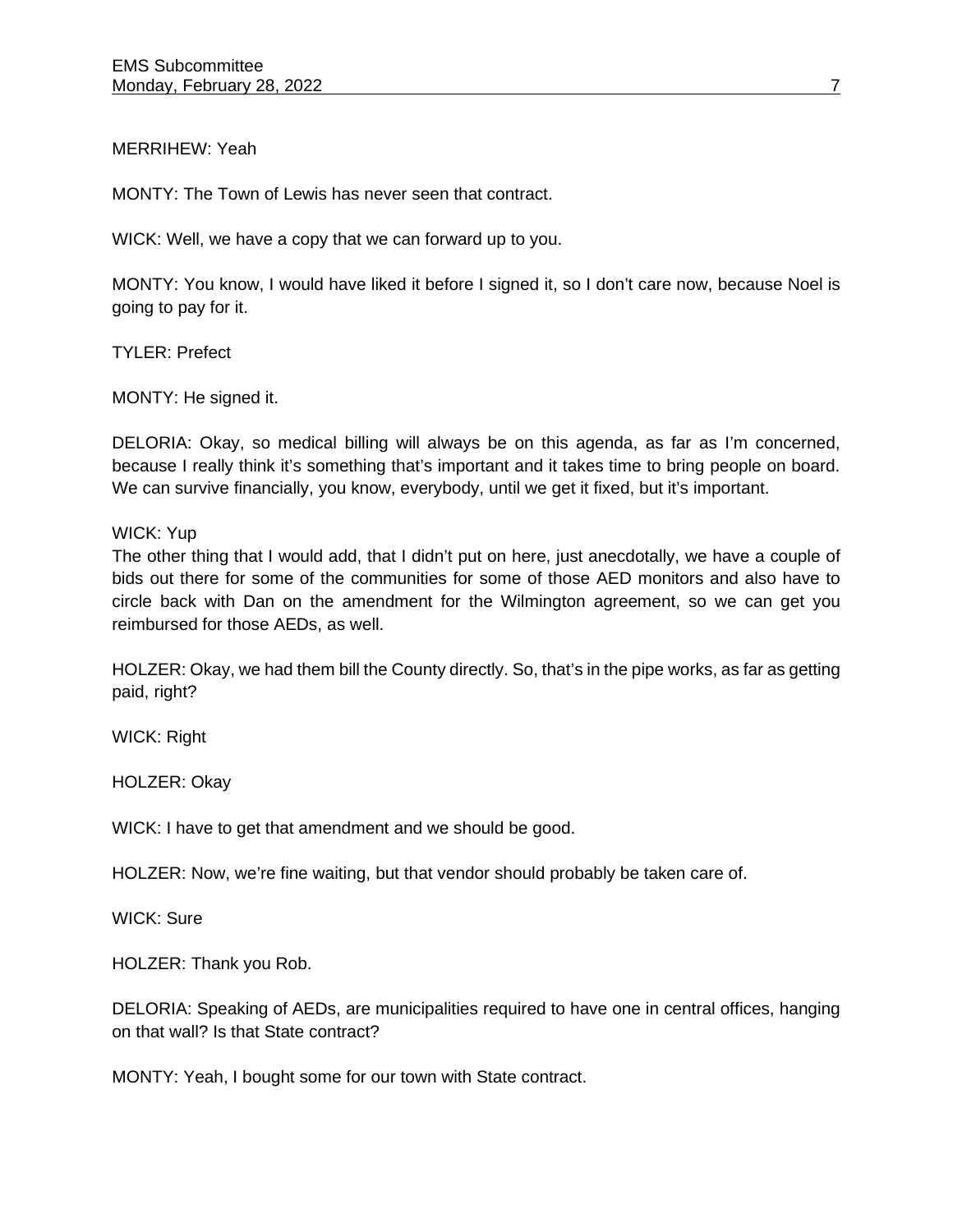DELORIA: Because, we currently do not and we know that we're going to be looking at that over the next couple of weeks, so we can get some on-hand.

STANLEY: Do you guys have a contact to get those AEDs?

DELORIA: No, that's essentially what I am fishing for right now.

STANLEY: Because, we don't have any either.

DELORIA: Okay

MONTY: I went through Max's office.

MASCARENAS: Yeah

DELORIA: Alright, Max, put out a mass email to the Board of Supervisors and whatever information you can provide us.

THWAITS: Yes

DELORIA: We have one on the ambulance, which is used rather frequently, but you've always got the one time. My understanding is you can use one of those darn things on yourself, if you're capable, right? You just turn it on, and hold the paddles and it will take it from there, tell you whether you're alive or dead.

Do you have anything for us, Max?

THWAITS: I don't.

DELORIA: Okay, does anybody from the Committee have anything for these boys?

MASCARENAS: Rob, maybe you can get something out to the just, the new members that are sitting on the Committee. I know you have a lot of information on the program, what it is, what the metrics were, why it started to begin with, where we're at today compared to whether we were.

WICK: Absolutely

MASCARENAS: I think that would be helpful to them in understanding.

DELORIA: Yeah, I've been kind of harping on that for a few months now. I think it's important.

MASCARENAS: Yeah, to keep it out in front.

DELORIA: Well, I think eventually one of the things that the State of New York was looking at us for is to develop this pilot program, if it works for Essex County, it's going to work for everybody.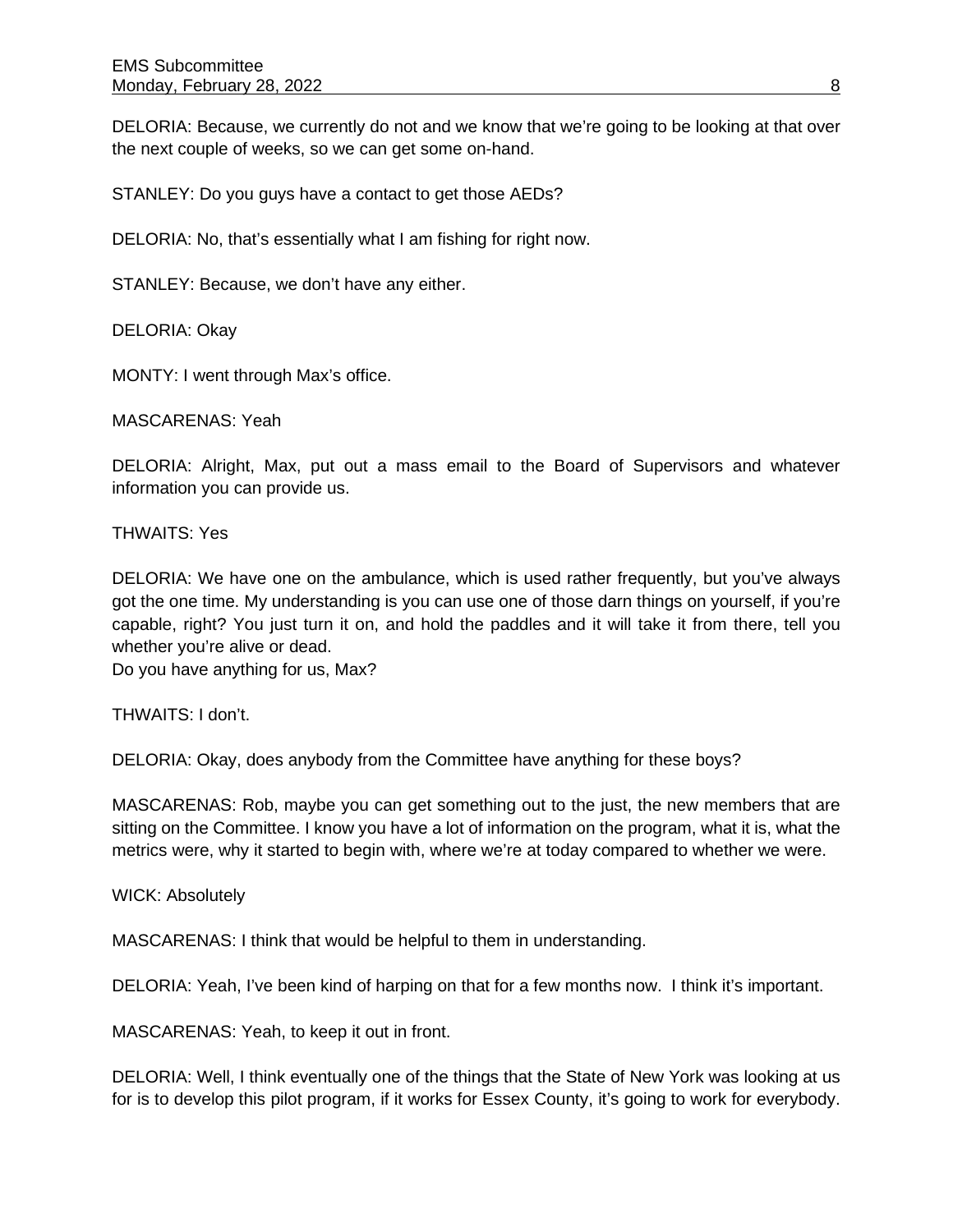So, if we have what you're calling the rubrics or metrics, you know a channel, a report that we can follow then it's a handout to prove how successful we are.

HOLZER: It has nothing to do with the Committee per se, but Wilmington, Frontier Communications phone lines have been out since Friday and I have a local number that I've been talking to and they keep ensuring me they have technicians on the site. I mean our water system backup is Frontier Communications, our fire department backup is Frontier Communications. I've talked to Max, but every time we try to get a hold of Frontier we get a complete runaround. It's been out since Friday. I've got most of businesses along the main drag in Wilmington do not have communications right now.

DELORIA: I wish I could help you with that, but Frontier does not like me.

HOLZER: They don't like me, either. So, I do have a local supervisors name in Keeseville. Do any of you guys have any other contacts in Frontier?

MONTY: Do you have Jan Vandecarr?

HOLZER: I do, but.

MONTY: He's not returning?

HOLZER: No

MONTY: He was about the only one that I could work with?

HOLZER: Yeah, you gave me that before and he did help me, but I guess I asked too much, because he's not returning my calls.

MONTY: Or they fired him, because he was doing his job.

HOLZER: It's a horrible company, but Public Service Commission? Who should I go to now, the Governor's Office?

DELORIA: I can give you that information.

HOLZER: Sooner than later, thank you.

TYLER: I know there are some Verizon towers in Westport since Thursday or Friday or maybe even longer last week have had issues, I don't know if they're back up and running.

MONTY: And people are aware that the AT&T tower, if you have any 2G, 3G or home devices that are with AT&T, they shutdown assess to those lines.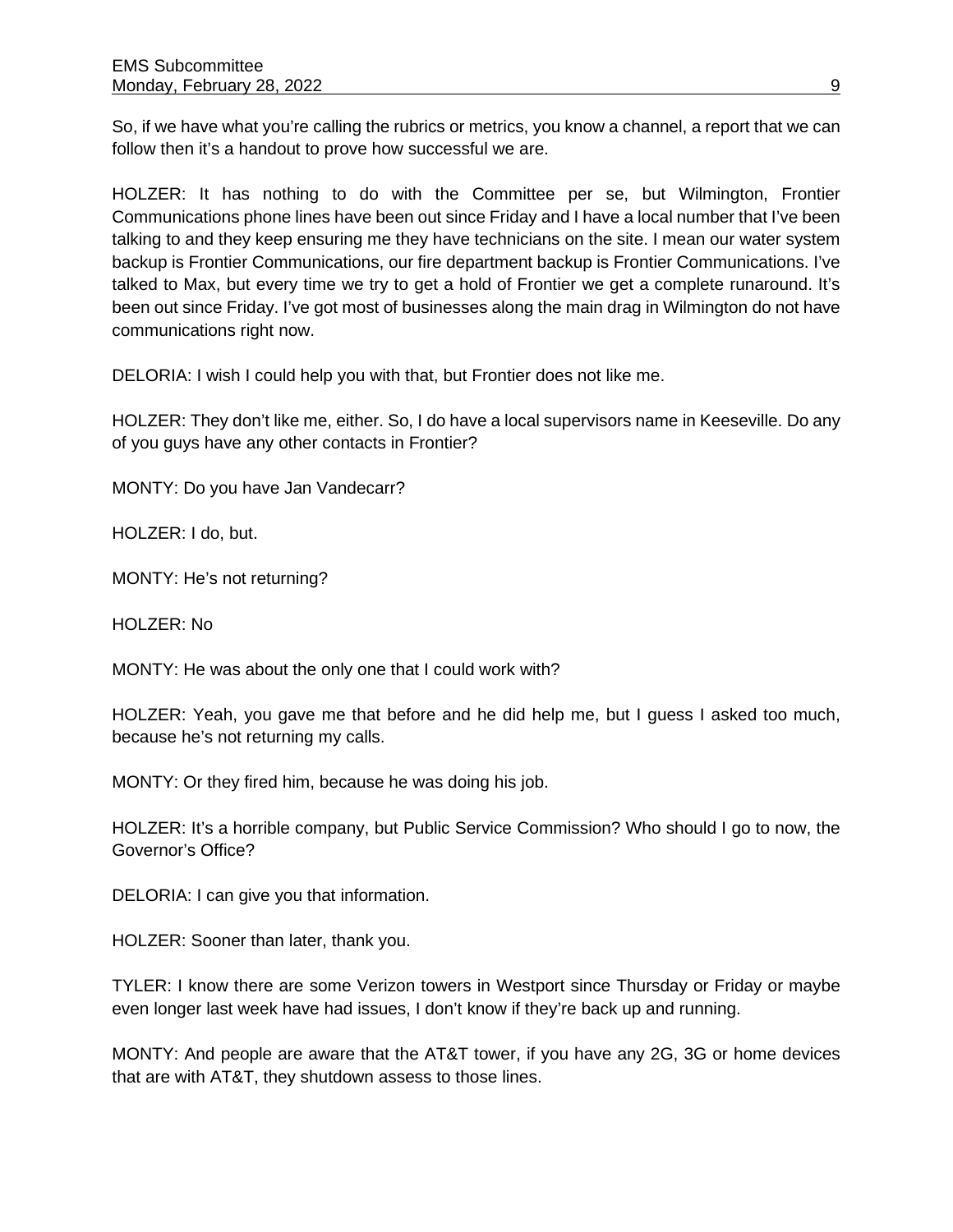THWAITS: Verizon's going to do the same thing.

MONTY: And Verizon's going to do the same thing. They're been practicing in Lewis, on our tower in Lewis. I sit basically under the tower and once a week, all of a sudden I go from having 5 bars to no bars and stuff. So, AT&T has done that, I believe, it was the 22<sup>nd</sup> of February, shut them all down, something like that.

DELORIA: How long have you been out, Roy?

HOLZER: Since Friday. They're hopeful that it will be up today, but that's the local guy that, Frontier has become so corporate that they don't have any connection to their local substation management anymore.

MASCARENAS: So, Rob, your resolutions, are they going Ways and Means or is Max taking them to the Committee?

THWAITS: I thought you wanted them today?

WICK: Yeah, today, if possible.

DELORIA: So, they'll be out? Are they part of the packet?

PALMER: I don't know if Judy has it in the packet.

MASCARENAS: I printed off the one that Rob included.

DELORIA: There's one for budget and one for staff? Is there two?

WICK: Yes, one for the budget modification and one for the hours increase for the individual.

DELORIA: And we'll have those for Judy?

WICK: Should be, yes.

DELORIA: Okay, anybody else have a non-topic that they would like to discuss?

DOTY: As the County prepares to look at the \$7 million from Covid relief monies, I'm just wondering, how soon do we start hearing about what the Health Department might need, what EMS might need? So, that as funds are allocated, because I remember we just hired, apparently an appraiser company to help us determine how those monies can be allocated, but I'm still confused over the fact that when your local budget can show losses in the previous year, those Covid relief monies can basically put in the general fund.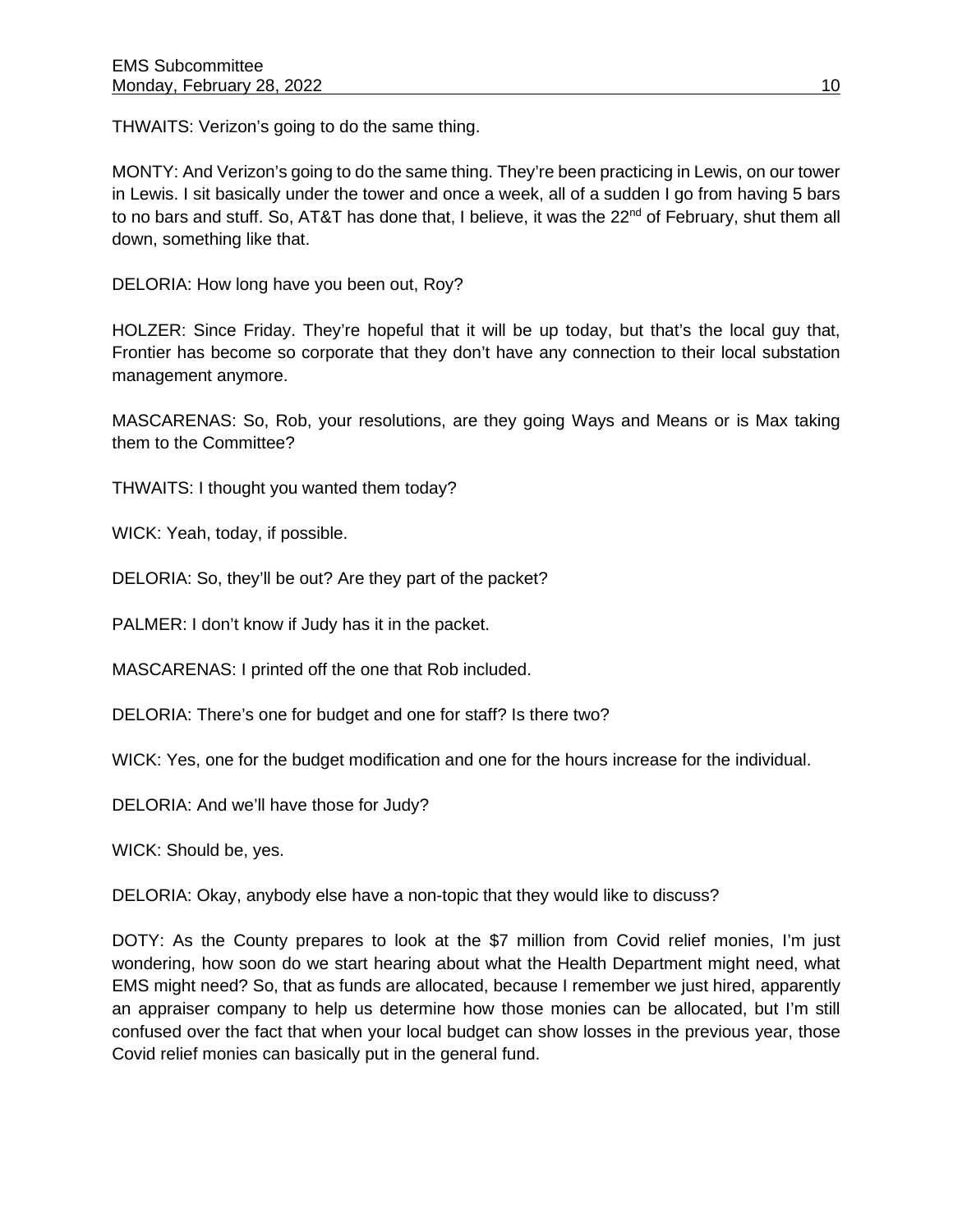PALMER: It can be used for general government services, provided you spend them on general government services. So, in other words, if you said, okay, this year I'm going to budget for a loader and you put that in your budget, you can't take the recovery funds and replace that line, it would have to be in addition to something that you didn't. You know, we clearly don't have \$7 million left anymore. We have about \$6 or a little less than \$6.

DOTY: Right

PALMER: But, you know I've spoken to Department Heads, I said, if you've got something that you want us to consider, then you need to submit it to me. I'm going to ask Shaun to get something together, a small committee or something, but I'll try and develop a spending plan.

DOTY: And all of us, all of your towns kind of are approaching the same thing, waiting to allocate those monies and you know in justifiable terms.

PALMER: Again, because, what happened was, originally the final rules, the interim rules said that you have to spend it on something that was either Covid related or if it was lost revenue you had to spend it on some other general services that would somehow impact Covid. When they came out with the final rules they said, you know what? Anybody that got less than \$10 million can consider it as lost revenue and can spend it on general government service.

DOTY: That's actually the last document I read and it listed items like childcare, water infrastructure.

PALMER: You know what? Davina called me about or somebody called me about replacing garbage receptacles down on Main Street.

DOTY: Right

PALMER: It's a government service, you can spend the money on that.

DOTY: Okay

DELORIA: New cybersecurity was another.

PALMER: Anything that you would normally spend on government services you can spend recovery funds on. We haven't gotten the second payment. We won't get that until April. The first \$3.5 million came and then a year later the second \$3.5 million comes. So, when we get that we'll develop a plan.

DELORIA: Dan, I did not get my contract back to you, but there's something changed on that?

PALMER: No, not really.